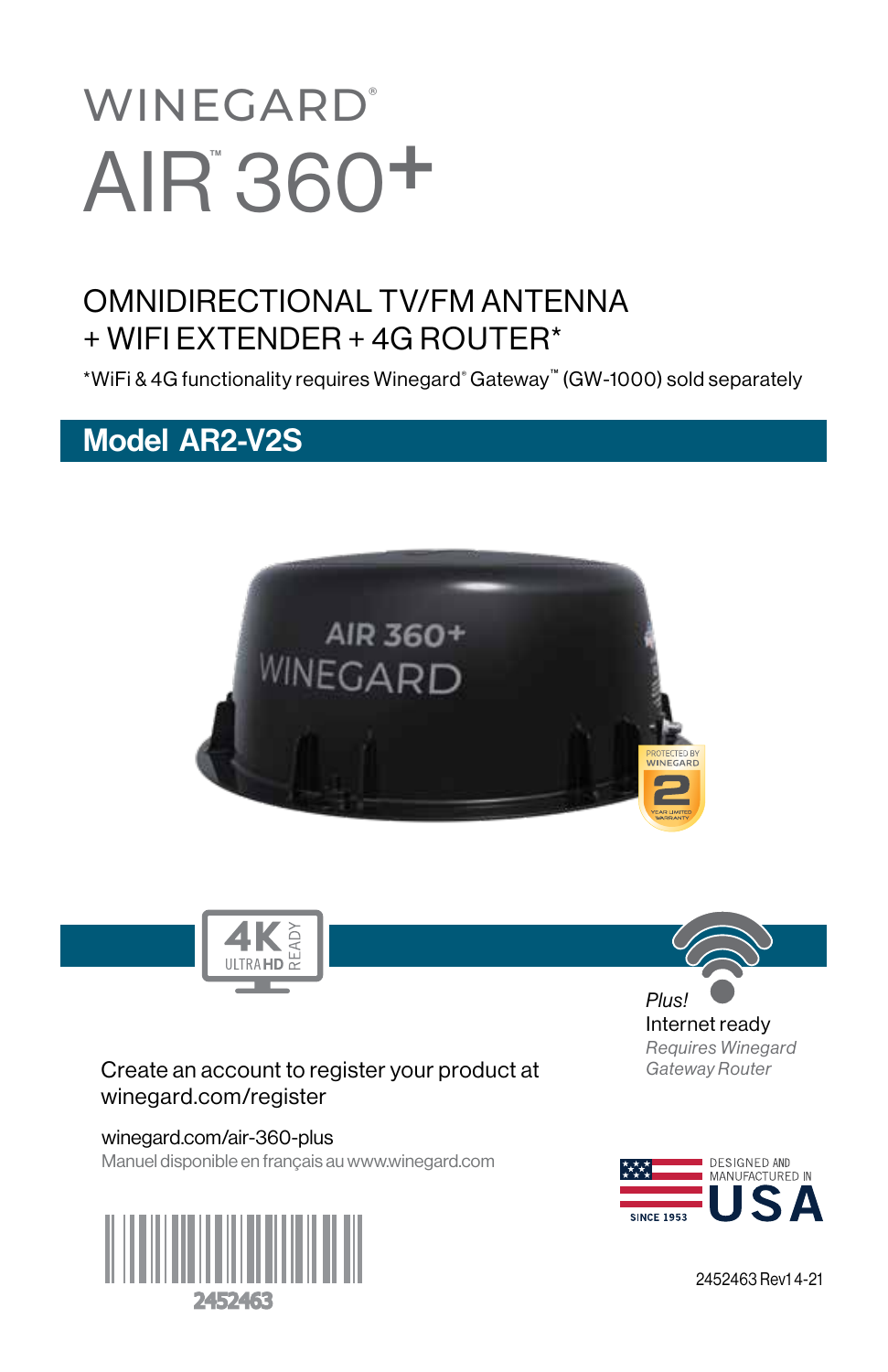### Welcome

Thank you for purchasing the Winegard® Air™ 360<sup>+</sup> and trusting Winegard to bring connectivity solutions to you while on the go. This product, combined with the Winegard<sup>®</sup> Gateway™ will provide you more freedom when choosing where to adventure, all while bringing the comforts of TV and secure internet to you and your devices.

Before installing or operating please read these instructions completely and carefully. Failure to follow these instructions could cause damage to the product and/or RV.

If you have any questions or need help, email help@winegard.com or call 1-800-320-9992.

# **Contents**

Disclaimer

Although every effort has been made to ensure that the information in this manual is correct and complete, no company shall be held liable for any errors or omissions in this manual. Changes and technological advances are continuously being made in the over-the-air and wireless market. Information provided in this manual was accurate at time of printing. If the Winegard Air 360+ or Gateway do not function as expected, please contact Winegard Company at 1-800-320-9992, email help@winegard.com, or visit our website at www.winegard.com.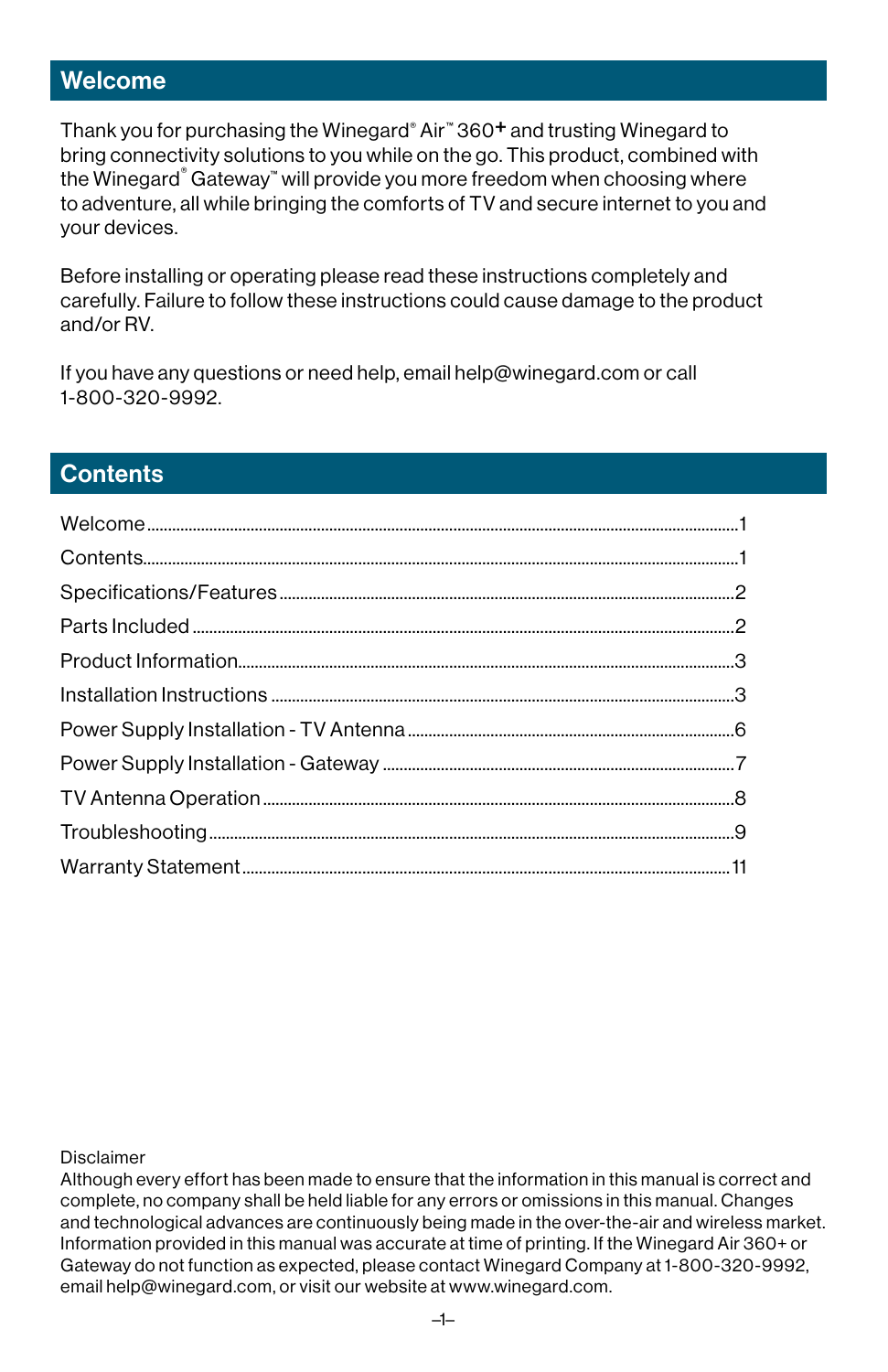# Specifications/Features

- Designed for RV use
- Durable UV and weather resistant
- 360° signal reception
- High definition VHF/UHF digital signals
- ATSC 3.0 ready
- Amplified
- State of the art pHEMT technology with 4G LTE filter
- Range up to 55 miles\*
- $\cdot$  Height 7.73"
- Diameter of dome 17.25"
- Frequency range:
	- VHF 54 to 216 MHz
	- UHF 470 to 700 MHz
	- FM 87.5-108 MHz
- Gain 18 dB
- Noise-1dB
- Impedance 75 ohms
- Power supply DC 12 V
- (1) WiFi antenna\*\*
- (2) LTE antennas\*\*
- \*\* *For use with the Winegard Gateway*

AIR 360+ WINEGARD

17.25" Dia.

\*Antenna mileage figures based on average terrain. Actual receiving distance will vary based on transmitting power, transmitting antenna tower height, global pattern of transmitter, height of receiving antenna, weather conditions, and terrain between receiving path including trees, buildings, hills, mountains, etc.

# Parts Included

Tools needed for installing (not included) – butyl tape, scissors, hole saw, drill, Phillips screwdriver, crimping tool, 18AWG power wire, wire strippers.

7.73" Ht.

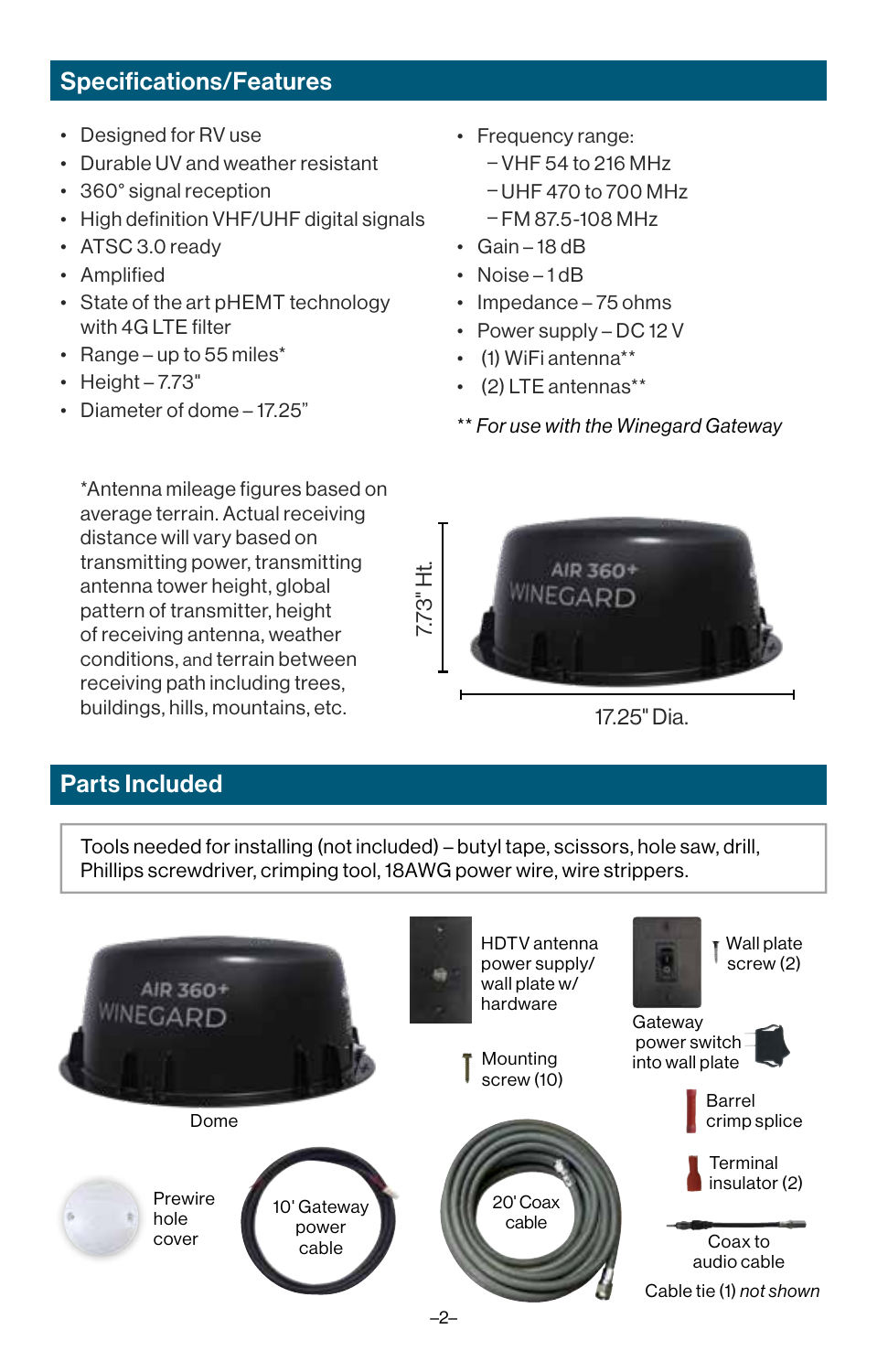# Product Information

The Winegard Air 360+ system will bring in high definition, local, over-the-air broadcast television, once installed, but has also been designed with the ability to work with the Winegard Gateway as a WiFi extender and 4G LTE router. It is not intended to work with any other router system.

The Air 360+ is designed for RVs with a roof-radius of 230 inches to flat and with a maximum 7- inch roof thickness.

The Air 360+ allows the Winegard Gateway™ to be installed directly below it on the ceiling of the RV.

The Air 360<sup>+</sup> can replace another TV antenna and can utilize the coax cable that has already been installed. If doing this, you must ensure the coax runs to the Winegard antenna wall plate/power supply and, if the Winegard Gateway is to be installed, that the power cable is routed to the Gateway wall plate/power supply.

The Air 360<sup>+</sup> must be installed first before attempting to install the Gateway<sup>"</sup>. Before installing verify the following:

- The Gateway can be installed on the RV ceiling directly under the Air 360+.
- Three WiFi/4G antenna cables from the Air 360+ must be able to reach the connection points on the Gateway router.



• +12 VDC must be present where the Gateway will be installed.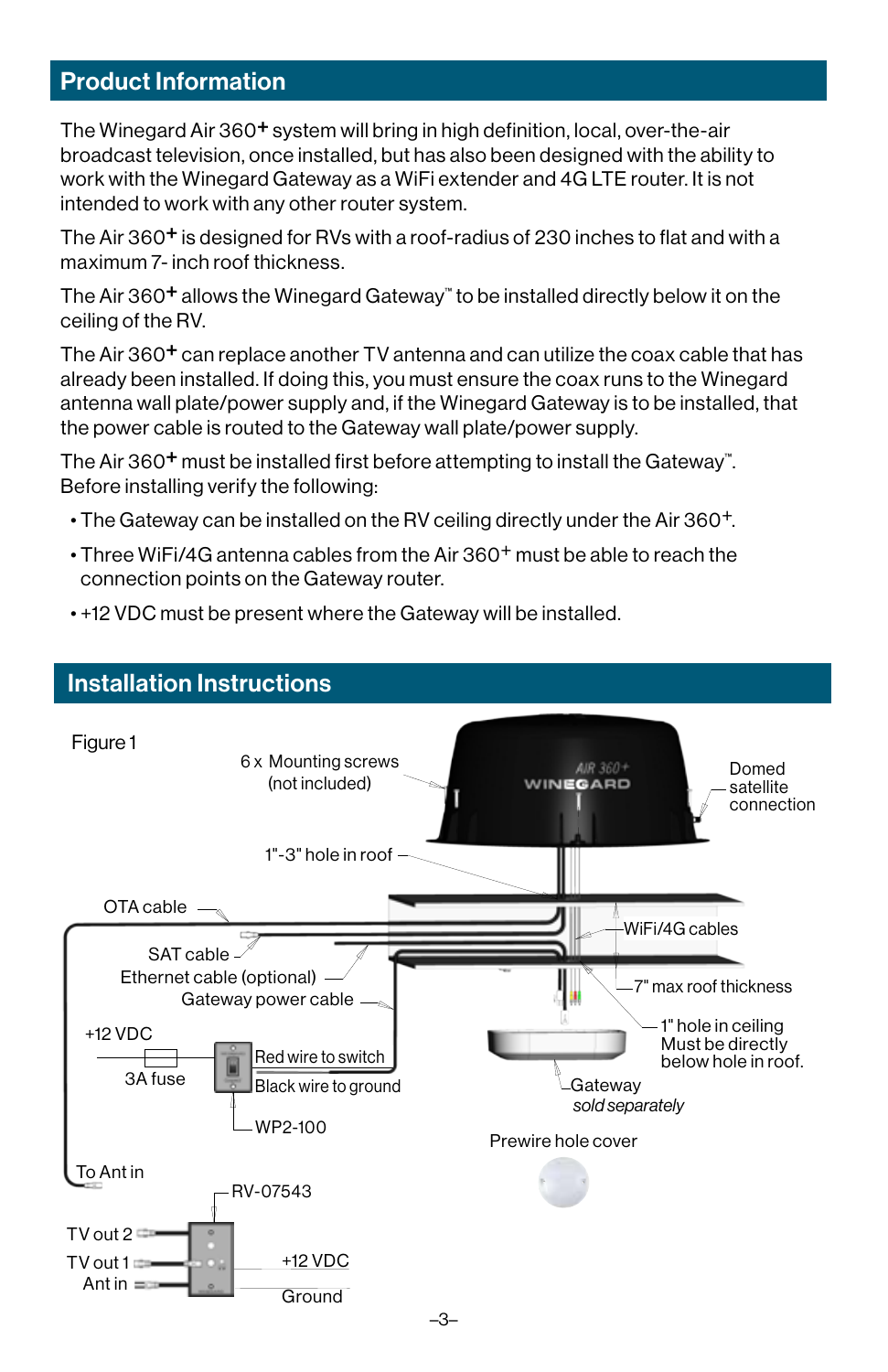# **Installation Instructions** continued

#### Safety Recommendations

Do not attempt to install this system in the rain or under any wet conditions. Do not paint this antenna. Painting the antenna will void the warranty.

Before mounting the antenna, determine locations for both the TV antenna wall plate/ power supply and Gateway wall plate/power supply. Keep in mind the following:

• Coaxial cables will have to run from the HDTV wall plate/power supply to the antenna and from the wall plate to each television.

• If using the Air 360+ to receive FM stations, an additional coax cable (not provided) will have to run from the wall plate (TV OUT 1 or 2) to the coax to audio cable (provided) and into the radio.

• Coax cables will have to be routed through the roof directly under the perimeter of the antenna. It will not seal correctly for the cables to exit under the flange. Failure to install correctly could cause damage to the antenna and possibly the RV.

• A 12 V connection must be made to the back of both power supplies.

• The Winegard Gateway can always be installed later, however it is recommended to run the power cable to the intended mounting location of the Gateway router.

Choose a location for the antenna that meets the following requirements:

- Offers enough support for a secure installation
- Maintains adequate clearance from the edge of the roof and any obstructions:
	- clearance distance of 24 inches needed from center of antenna to front of the vehicle.
	- clearance distance of 18 inches needed from center of antenna to nearest obstruction and to the edge of the roof.



#### Obstructions can reduce the antenna's overall performance.

#### Figure 2

Tools needed for installing (not included) – butyl tape, scissors, hole saw, drill, Phillips screwdriver, crimping tool, 18AWG power wire, wire strippers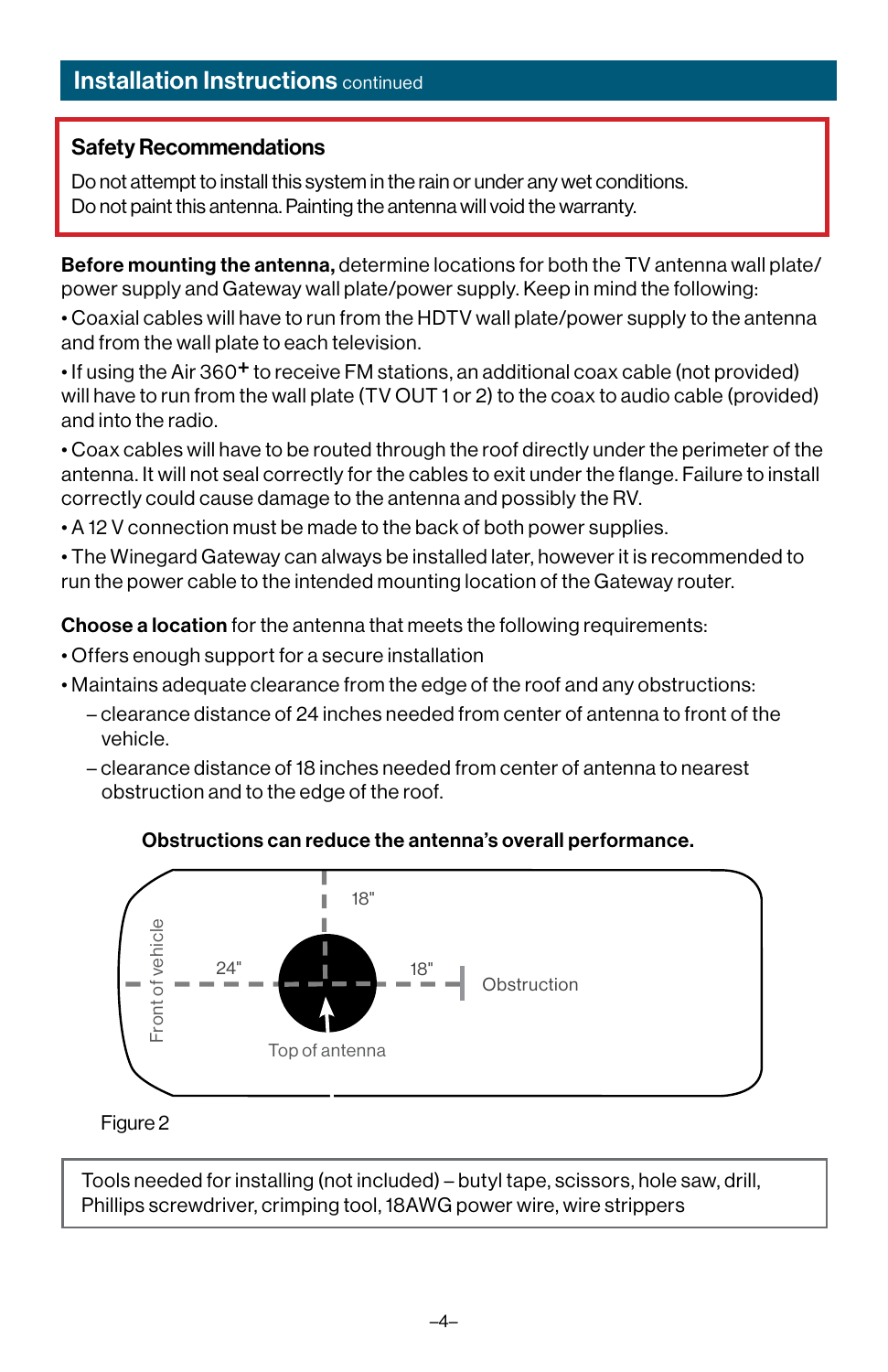### **Installation Instructions** continued



- Step 2 Next, connect the provided 20' coax cable to the over-the-air (OTA) connection under the dome. If replacing an existing antenna, connect the coax cable that is already installed to the OTA connection under the dome. Ensure that the connection is finger tight. Connect another coax cable *(not provided)* to the domed satellite connection inside the dome. Use a wrench to tighten the connection in the opening provided (figure 3). Feed both coax cables in the hole of the roof and route to the correct location of either the TV wall plate/power supply (OTA coax) and satellite receiver location (satellite coax).
- Step 3 Feed the other 3 cables (WiFi and 4G) down into the roof hole and through the ceiling of the RV. While ensuring the cables stay in the hole of the RV, position the dome so that the domed satellite connection is facing the rear of the vehicle (figure 4). Satellite bulkhead must face rear of RV.





**Step 4** – It is recommended to use butyl tape (not provided) for extra protection under the entire flange before screwing to the roof. Screw 6 approved mounting screws\* into the 6 mounting holes around the flange and into the roof.

\*Note: Before installing check with the vehicle manufacturer on approved screws.

CAUTION: Do not overtighten the mounting screws. This could cause the plastic flange to break.

Step 5 – Add approved sealant (check with RV manufacturer) completely around the flanged base and over each screw.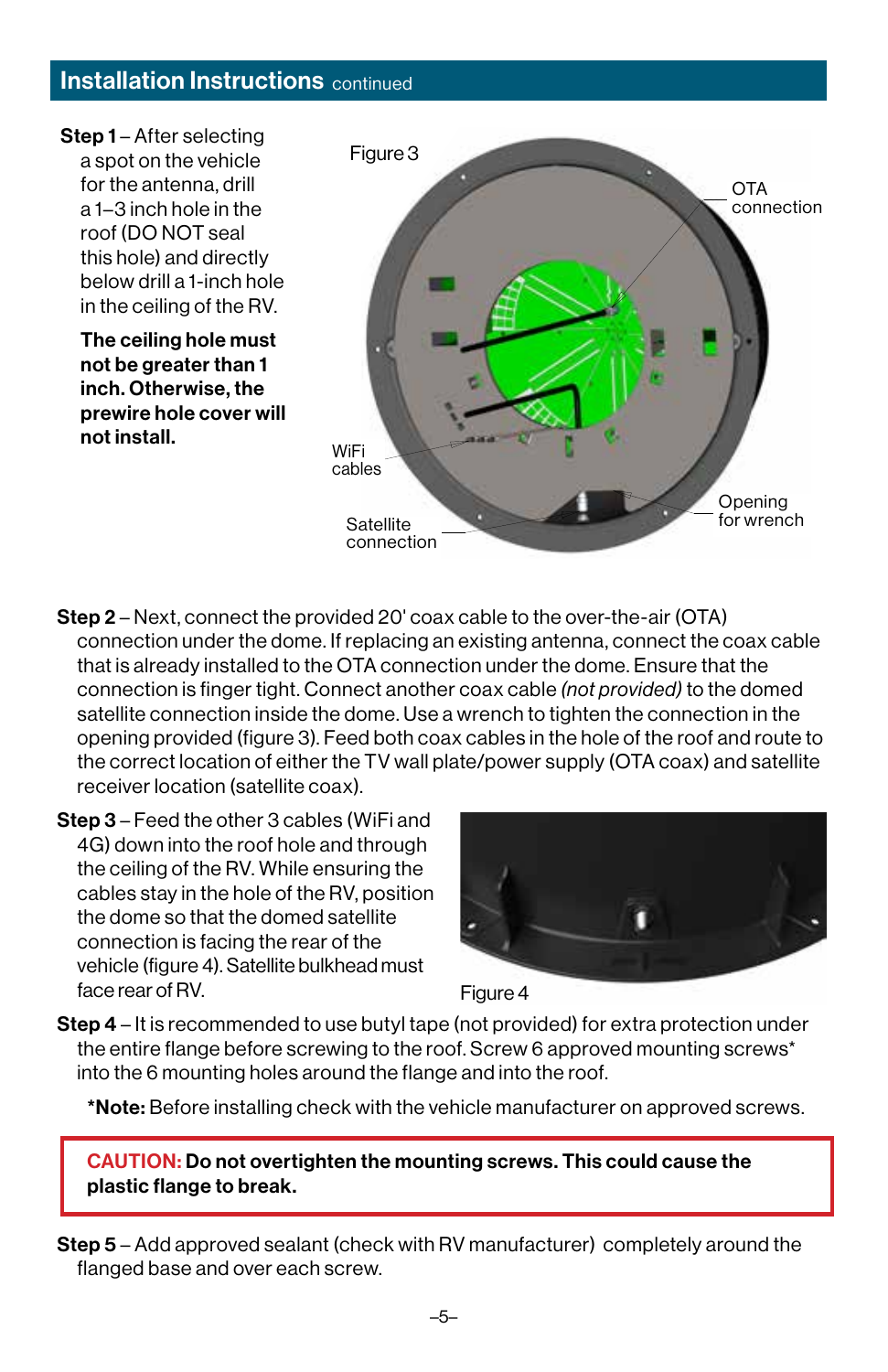#### > If planning to install the Winegard Gateway now or at a later time:

- Step 6 Run the 10' Gateway power cable from the hole where the three antenna cables (yellow, green, and red) enter the ceiling of the RV to the predetermined location of the Gateway wall plate/power supply. The white connector of this power cable should be at the same location as the yellow, green, and red connectors. The Winegard Gateway will use this power cable. The bare wires of this power cable should be routed to where the Gateway power switch will be installed.
- Step 7 (OPTIONAL) An ethernet cable can be run to the Gateway if hooking to directly to an ethernet-enabled device such as a smart TV. This will provide better speed, lower latency, and a more reliable connection.
- > If installing the Winegard Gateway now, please review the Winegard Gateway installation manual followed by reviewing the Power Supply Installation on pages 6 and 7 of this manual.
- > If installing the Gateway at a later time continue to Step 8.
- Step 8 Lastly, zip tie the prewire power cable along with the 4G LTE and WiFi cables to the notch on the backside of the white prewire hole cover. Cut the excess length of the zip tie off and make sure all the cables are tucked inside the ceiling before screwing the white prewire hole cover to the ceiling with the 2 provided screws.

# Power Supply Installation – TV Antenna

WARNING: The power supply should be turned off when connecting cables.



- Step 1 The power supply may be flush mounted in most standard electrical boxes. To flush mount, cut a hole in the wall to fit the box. Run two #12 wires between the wall plate and +12 VDC source, and route downlead cable to this location.
- Step 2 Make a 12 volt connection from the RV to the power supply. Install the supplied terminals on wires from +12 VDC source, and crimp the terminals with an appropriate crimping tool.
- Step 3 Push the wires onto tabs on the back of the power supply. ("PWR" and "GND" are also noted on the underside of the power supply electronics board).
- Step 4 Connect the coax cable from the antenna to the "ANTENNA" port on the power supply, and tighten until fingertight. Then, tighten ¼ turn more.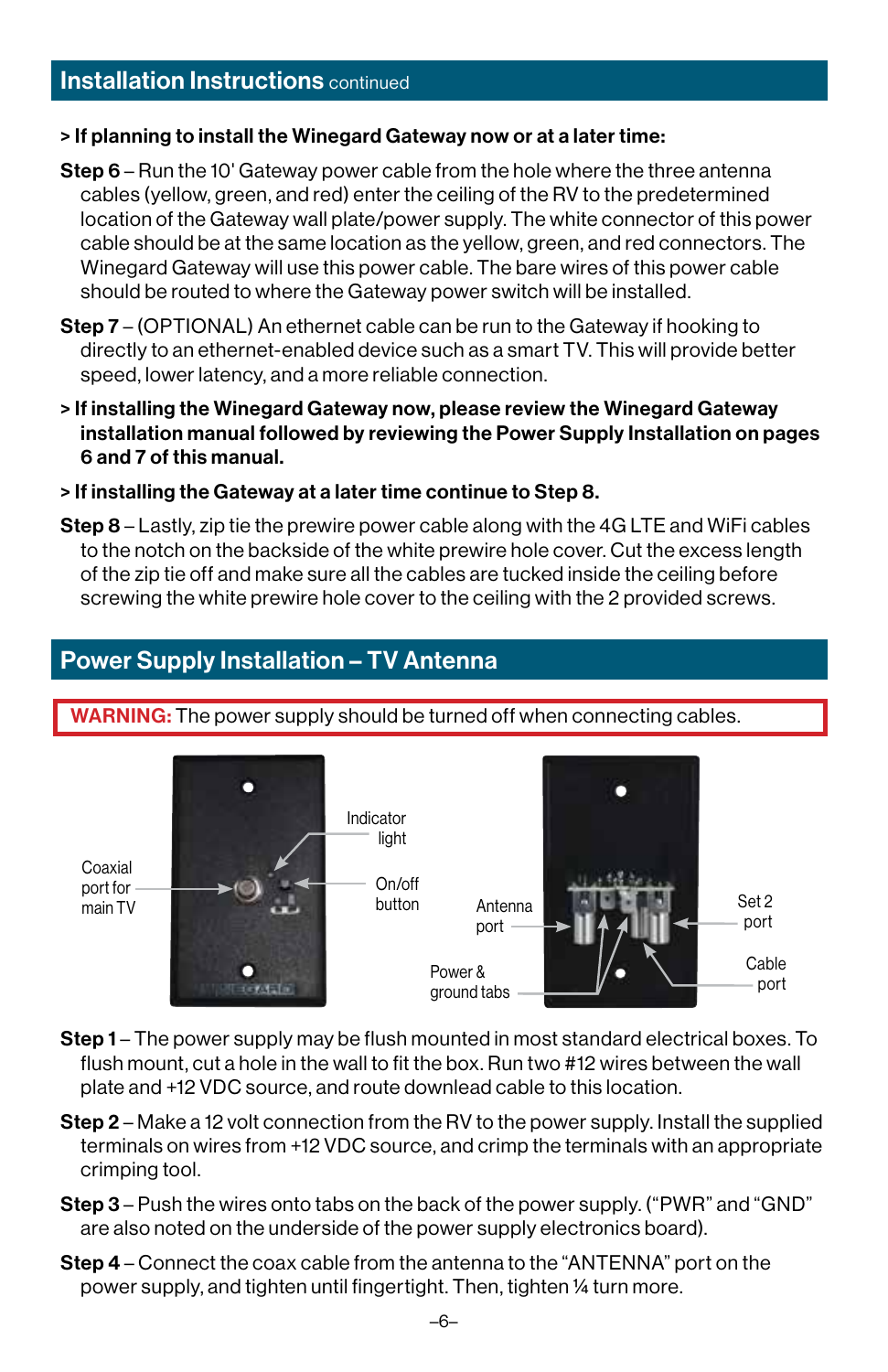# **Power Supply Installation - TV Antenna continued**

Step 5 – If hooking up the antenna to two televisions, connect a coax cable from the "SET 2" port to the "Antenna In" port on the second television.

If hooking up a cable input, connect the cable input to the "CABLE" port on the power supply.

- Step 6 Mount the power supply in wall with the provided screws.
- **Step 7** Connect a coax cable from the coax port on the front of the power supply to the "Antenna In" coax port on the main TV.
- Step 8 Press the "ON" switch on the front of the power supply, and check that the wall plate indicator light is on.

This unit is equipped with a polyswitch, which will shut down +12 VDC if there is a direct short between the antenna and power supply. The indicator light will not light. Once the short is eliminated, the device will reset itself.

# Power Supply Installation – Gateway

The Winegard Gateway is compatible with the Winegard Air 360+ ONLY. It is the accompanying piece to take your Air 360+ to the next level in connectivity. For more information please visit winegard.com to find a dealer in your area.

- **Step 1** Choose a location to install the supplied Gateway wall plate with power On/ Off switch. When selecting a location, remember that a +12 VDC power cable (10' provided)will need to be run from the Gateway to the switch.
- Step 2 For a wall or panel mount, drill or use a hole saw to create a 1¼" hole. Pull the Gateway's power cable and the RV's power wire through the wall or panel.
- Step 3 Be sure the switch is in the OFF position before continuing. Slide the power switch into the wall plate.
- Step 4 Connect the +12 V power wire from the vehicle to a small red terminal insulator. Crimp the connector.
- Step 5 Connect this small red terminal insulator to the edge spade of the power switch.
- Step 6 Connect the red wire from the Gateway's power cable to the other small red terminal insulator. Crimp the connector.
- On/off rocker switch (shown in OFF Position) +12 V from vehicle +12 V from Air 360+ Barrel crimp splice ON **Power** switch into wall plate

GW-1000

- Step 7 Connect this small red terminal insulator to the middle spade on the switch.
- Step 8 –Slide the ground wire from the vehicle into one end of the barrel crimp splice, and slide the black ground wire from the Gateway's power cable into the opposite end of the splice. Crimp the splice.
- Step 9 Mount the wall plate to the wall or panel with the 2 supplied wall plate screws.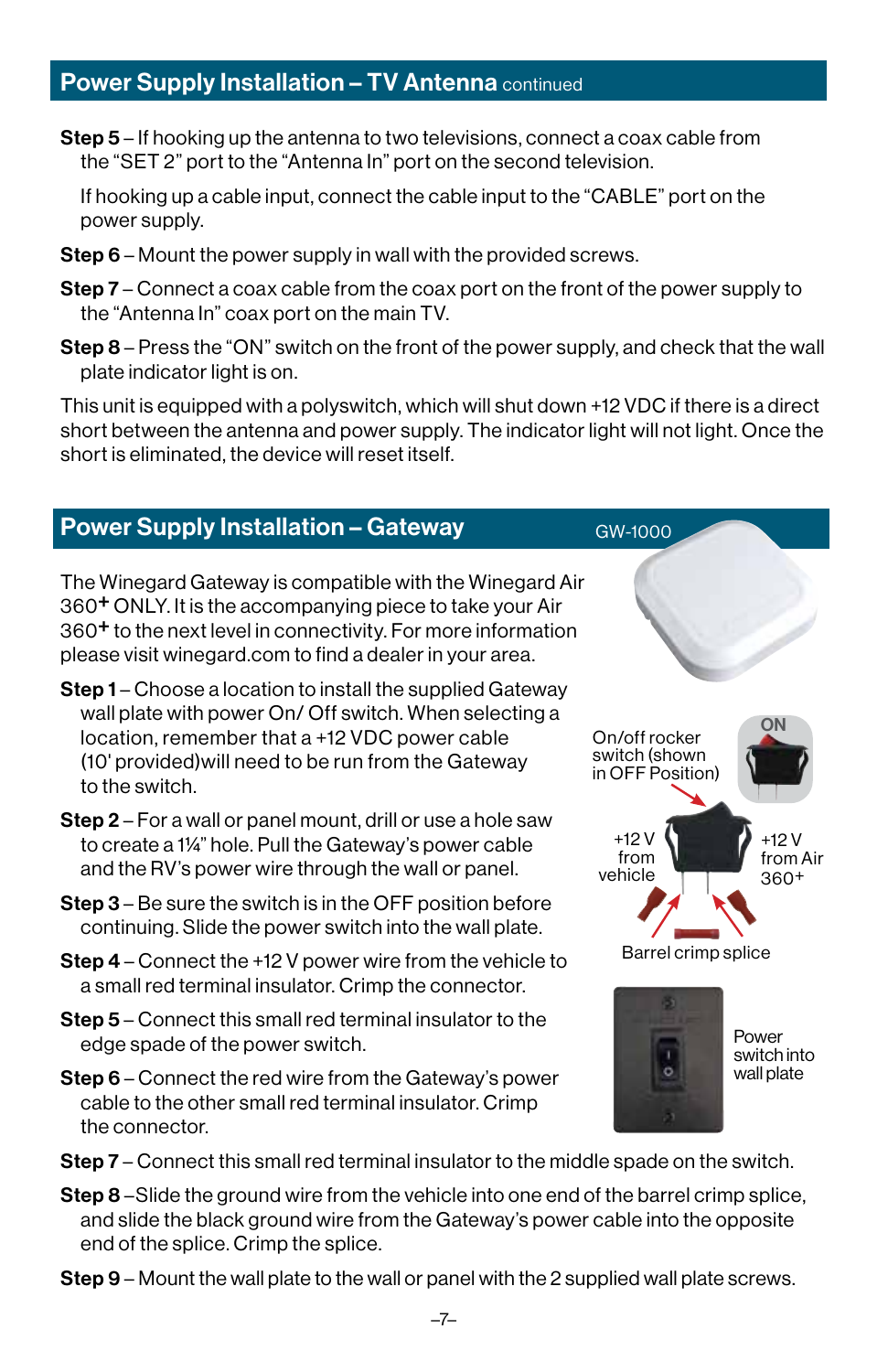# TV Antenna Operation



Perform Channel Scan: Select Menu, then Channel Search



Scan monthly for programming updates.

#### First time users must run a channel scan to receive maximum programming.

Ensure the antenna power supply (wall plate) is in the "ON" position and the green indicator light is illuminated.

A new scan will find any new channels that have been added in your area as well as finding any channels that have changed or moved since the last scan.

While the steps to perform a channel scan may vary between televisions or compatible devices, here are some general guidelines to follow.

- Using the television remote, select "Menu" and then "Settings."
- Select "Channel Setup."
- Select "Antenna" or "Air," depending on your TV. Make sure you are not on "Cable."
- Select "Channel Search" or "Channel Scan." Keep in mind that steps to perform a channel scan may vary. If the wording in your TV differs from the options shown, refer to your TV user manual for help.

Power indicator light is green when power is on.



Power button

Running a channel scan is NOT the same as pressing Channel UP/DOWN on your remote.

To receive maximum programming, you have to run a channel scan after setting up the antenna. To keep your channel line-up up-to-date, it is a good idea to run a channel scan monthly, anytime a channel is lost, and anytime you change locations.

Note: Refer to Gateway manual for operation instructions.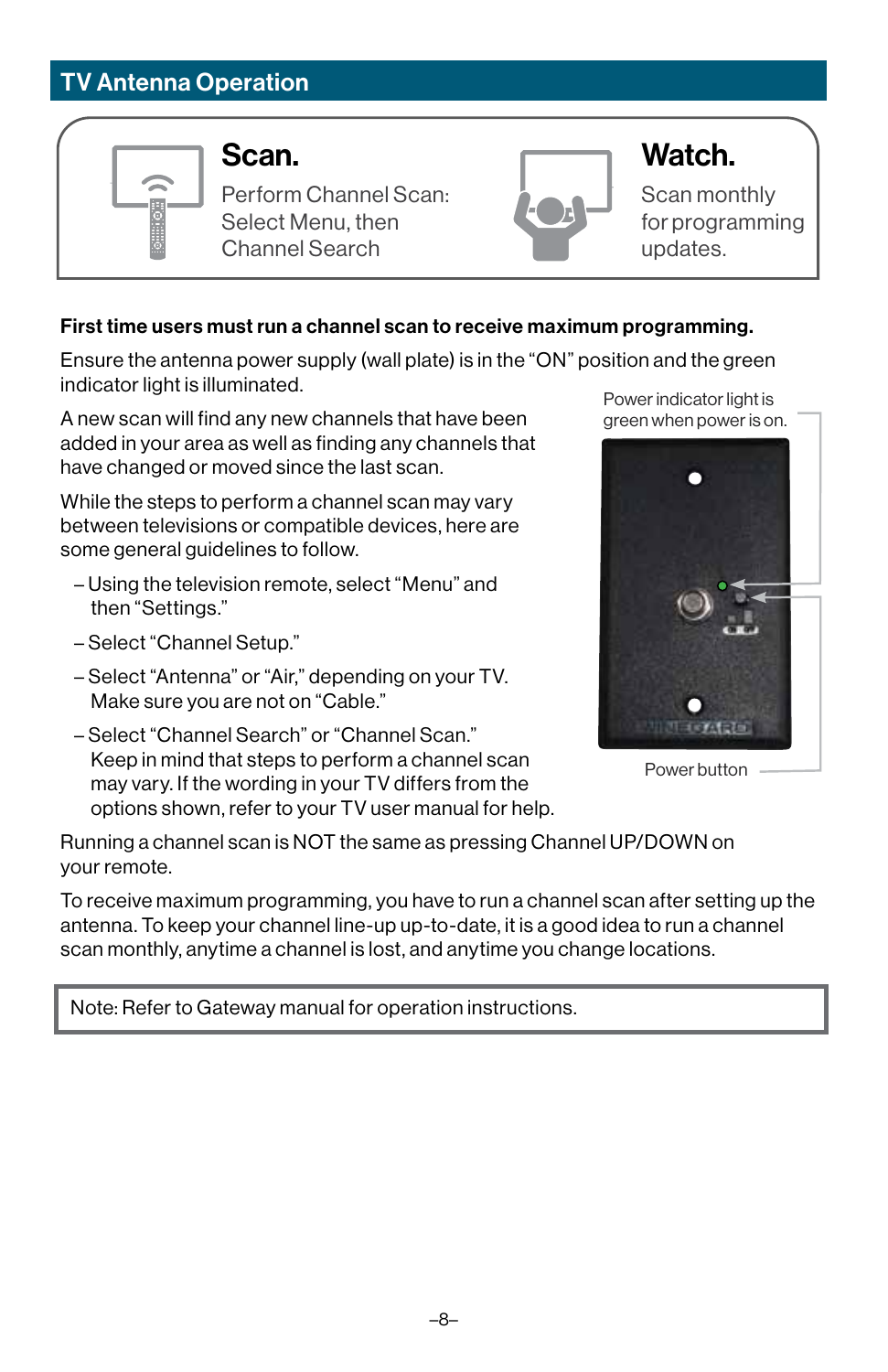# **Troubleshooting**

WARNING: Do NOT install couplers, splitters, etc. between the power supply and the antenna. Installation of any item on the downlead may cause a short in the system. The downlead supplies +12 VDC to the preamp in the antenna.

#### What to do when your RV/TV antenna is not working properly:

TO TEST SYSTEM –

- Step 1 Make sure TV set is working properly.
- Step 2 Switch power supply ON and OFF watching for difference in picture quality. If there is NO difference, use following steps:

CAUTION: The power supply should be turned OFF when connecting/ disconnecting cables to power supply and antenna, but should be turned ON when testing for voltage.

- Step 3 Disconnect cable from antenna and check for +12 VDC at Test Point #1. If there is +12 VDC, the power supply is OK. Replace antenna.
- Step 4 If there is NO +12 VDC at Test Point #1, reconnect cable to antenna. Remove power supply from wall and visually inspect for burned/broken parts. If there are ANY broken/burned parts, replace power supply.
- Step 5 Disconnect cable from antenna jack on power supply. Check for +12 VDC at Test Point #2. If +12 VDC is present, there is a cable problem connecting the power supply to the antenna. Repair/replace cable.
- Step 6 If +12 VDC is not present at Test Point #2, be sure the green indicator light is ON. If not, check the polarity of the red/white wires and the +12 VDC source. If there is still no +12 VDC, replace power supply.

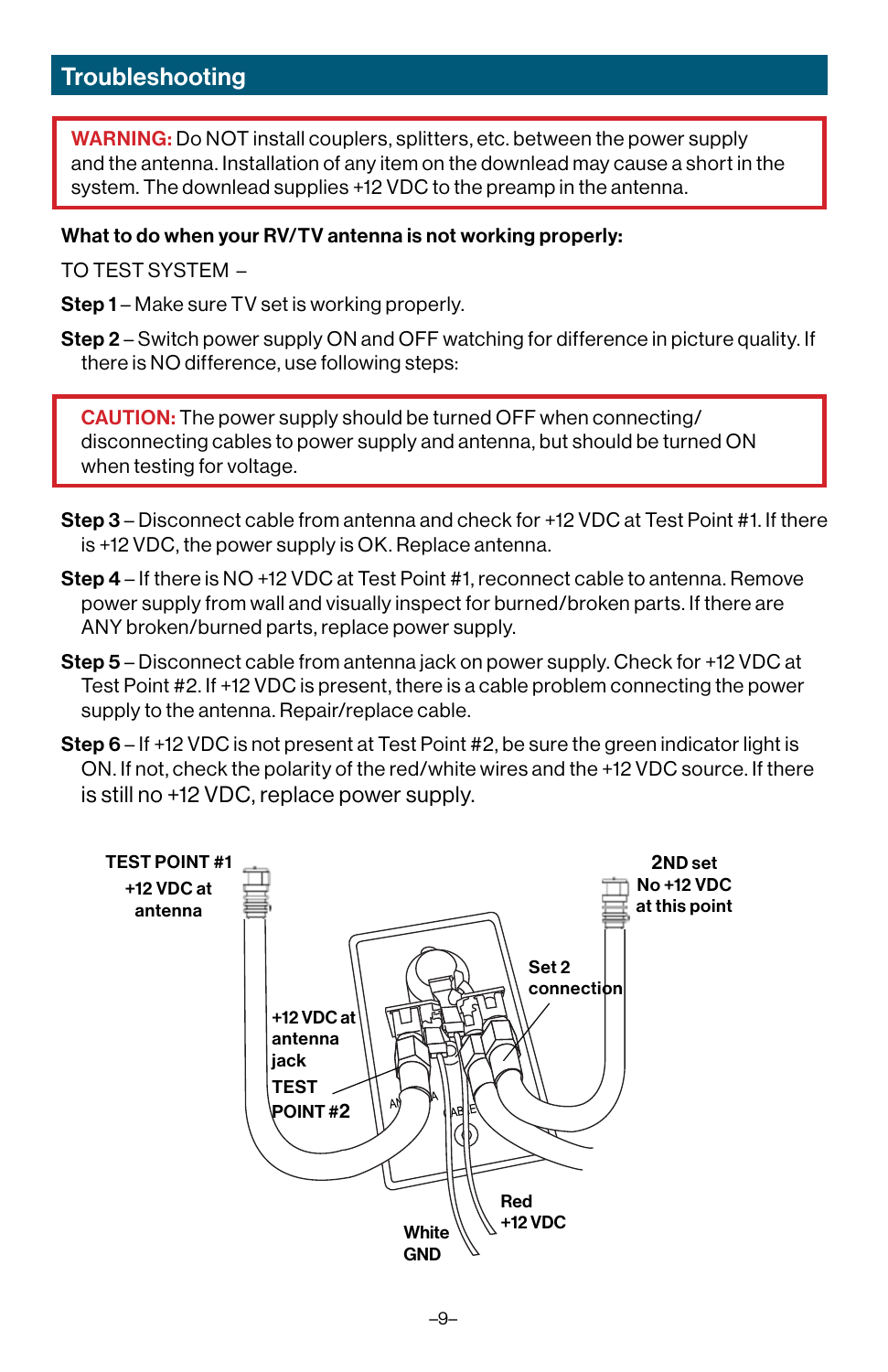**WINEGARD** FreedomGO<sup>(1)</sup>



verizon<sup>/</sup> **T** Mobile

> **Ceiling** cap

GW-1000

The Winegard Gateway is compatible with the Winegard Air 360<sup>+</sup> ONLY. It is the accompanying piece to take your Air 360<sup>+</sup> to the next level in connectivity.

- •Upgrade Your Air 360+ to a Live Hotspot for WiFi and 4G LTE Easily access WiFi and 4G LTE networks and securely rebroadcast to all of your devices.
- Maximize Speed & Range Stay connected with improved speeds in remote locations where WiFi or cellular options are nonexistent or very weak.
- GPS Increases Security Easily find your RV at a crowded campsite and monitor your RV's IoT from anywhere.
- Flexible Data Plans with Bring-Your-Own-SIM Option Choose between Winegard FreedomGO, AT&T, Verizon Wireless, and T-Mobile.

For more information please visit www.winegard.com/ gateway or visit winegard.com/find-a-dealer to find a dealer in your area.

# Approved Winegard Satellite Antennas

The satellite antenna connection is recommended for Winegard domed satellite TV antennas. The following satellite products have been tested. Attempting to use with any other satellite may not work.

#### Installation Requirements:

- The satellite antenna must be installed at a minimum of 6 feet away from the Air 360<sup>+</sup>.
- Coax with weatherproof connectors should be used when connecting to the satellite F-Jack on the Air 360<sup>+</sup>.
- If removing a satellite antenna, the factory installed F-Jack cap should be reattached to avoid water intrusion and/or corrosion.
- The Playmaker and Pathway may require the purchase of a Winegard power inserter (Winegard Model PI-GM60) if the coax cable run to the satellite antenna exceeds our recommended length (25').



Simple DIY hook up

Air 360+ Model AR2-V2S



Pathway X1, Carryout G2+, DISH® Playmaker, Carryout G3